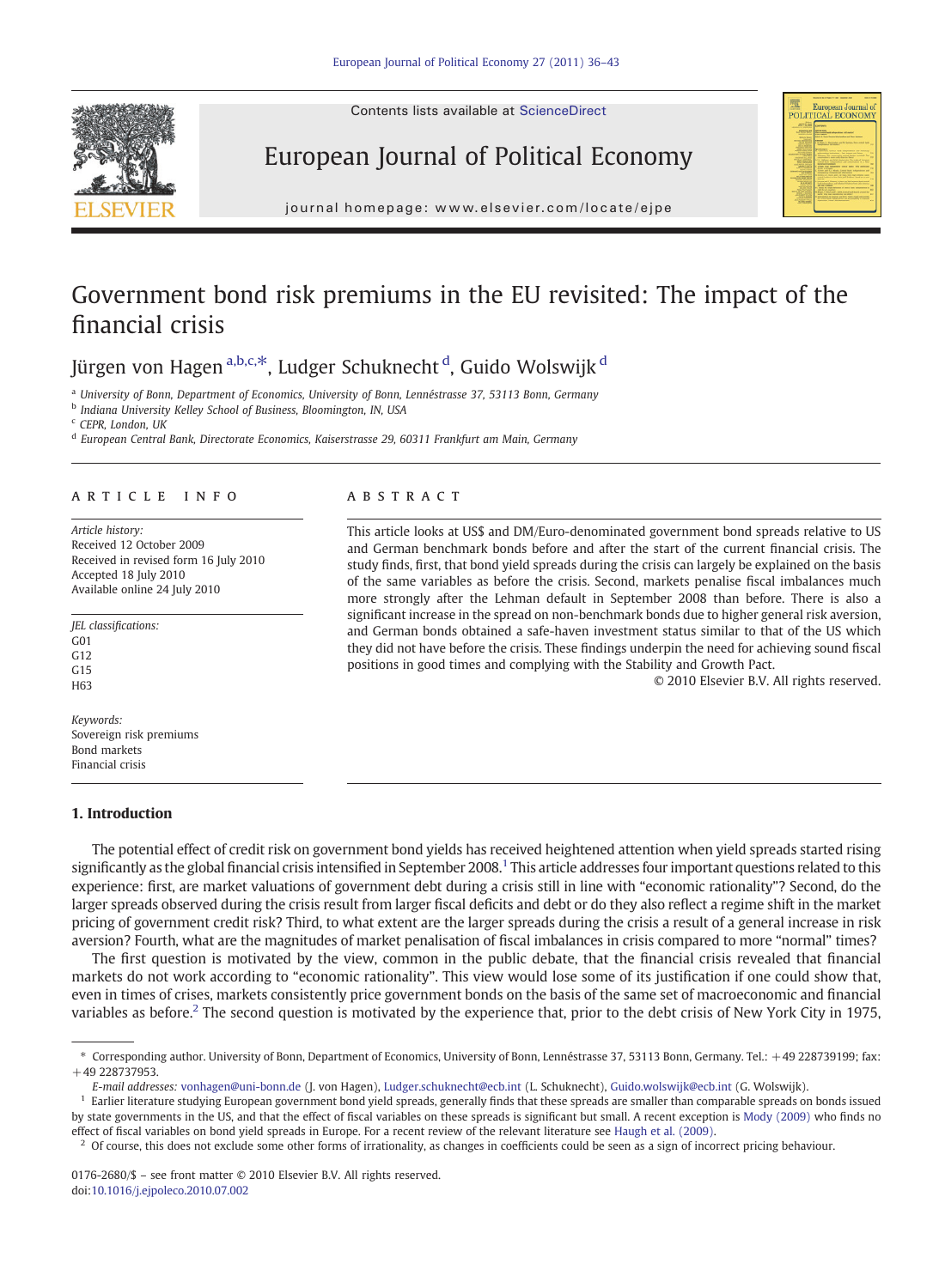municipal bond markets in the US did not pay much attention to public debts and deficits. After that, however, at least for some time, these markets charged risk premiums on bonds issued by cities and states with large public debts.<sup>3</sup> The third and the fourth questions focus on the role of fiscal performance versus investors' preferences in the pricing of sovereign risk.

To answer these questions, we start from the results of our recent empirical study of government bond yield spreads [\(Schuknecht et al., 2009](#page--1-0)). We extend the data base used in that study for the European central governments until May 2009 and distinguish between two phases of the current crisis; a period of market turmoil starting in August 2007 and lasting until August 2008, and a period of the acute crisis starting with the collapse of Lehman Brothers in September 2008.

While caution in drawing conclusions is needed given the limited number of observations in the crisis period, the results of our study suggest, first, that bond yield spreads in the crisis up to May 2009 can still largely be explained on the basis of the same set of variables as before the start of the crisis. Second, markets penalise fiscal imbalances much more strongly than before only after the Lehman default in September 2008. This shift in behaviour is responsible for much of the spread increase for EU country government bonds relative to German or US treasury benchmark bonds. Coefficients for deficit differentials are three to four times higher during the post-Lehman crisis period than earlier and for debt differentials they are seven to eight times higher. In addition to fiscal deficits and debt, however, there is also a significant increase in the spread on non-benchmark bonds due to general risk aversion. After the Lehman default, German government bonds, the benchmark in the euro-denominated bond market, assumed a safe-haven investment status similar to US government bonds, which they did not have before.

The first policy implication of the above findings is that market valuation of sovereign risk remains a valid mechanism to discipline fiscal policy in times of financial crisis, reflecting underlying credit risk concerns. The second implication is that, to avoid high borrowing costs, fiscal policies in "good" times should be sounder, creating leeway for crisis times.<sup>4</sup> For euro area countries in particular, this suggests that achieving budgetary positions close to balance or in surplus, in line with the Stability and Growth Pact, is a necessary (though perhaps not sufficient) condition to safeguard against the high costs of public debt.

#### 2. Methodology and data

This article applies the approach of [Schuknecht et al. \(2009\)](#page--1-0) and examines the determinants of yield spreads at launch on sovereign bonds denominated in DM/euros and US\$ relative to the benchmark (German and US federal government treasuries, respectively) via panel analysis with time fixed-effects. Below, we set out the main methodological points and data-issues, but the reader is referred to [Schuknecht et al. \(2009\)](#page--1-0) in this journal for more details on the approach taken and a review of the relevant empirical literature.

In line with standard portfolio theory, our hypothesis is that the yield spread depends on the government's probability of (partial) default on its debt, a liquidity premium, and the investor's risk premium. The ratio of the central government debt to GDP and the ratio of the central government budget surplus to GDP, both measured as differences relative to the benchmark country, are used as determinants of the government's probability of default.<sup>5</sup> We interact these variables with an EMU dummy to see whether the effects of the fiscal variables changed with the start of EMU. The novel element compared to [Schuknecht et al. \(2009\)](#page--1-0) is that we also interact the fiscal variables with a "turmoil" dummy, to test whether the influence of the fiscal variables changed when the financial turmoil started in August 2007, and with a "crisis" dummy, for the period after the Lehman default in September 2008.

We approximate the liquidity premium by the size of a debt issue.<sup>6</sup> As usual in this literature, we capture the impact of general investors' risk aversion on yield spreads by the yield spread between low grade US corporate bonds (BBB) and benchmark US government bonds. Since general risk aversion may also depend on financial market conditions, we also add the short-term money market rate in the reference country as a regressor (see [Manganelli and Wolswijk, 2009\)](#page--1-0). We also use a maturity variable counting the years until maturity of each individual bond to account for the fact that bonds of longer maturity typically yield a higher interest rate. This leads to the following estimation-equation:

$$
\frac{r_{it} - r_{jt}}{1 + r_{it}} = \beta_0 + \beta_1' z_{it} + \gamma s_t + \varepsilon_{ijt}.
$$
\n
$$
\tag{1}
$$

Here,  $\beta_0$  and  $\gamma$  are scalar parameters and  $\beta_1$  is a vector of parameters.  $r_{ir}$  is the yield-at-issue of a security issued by government *i* at time t and  $r_{it}$  is the yield-at-issue of a security issued by the benchmark government *j* at the same time.  $z_{it}$  is a vector containing the fiscal indicators, the short-term interest rate, and the years to maturity. The variable  $s_t$  is the corporate spread, while  $\varepsilon_{it}$  is a stochastic error term.

 $\overline{3}$  See for instance Hoffl[and \(1977\).](#page--1-0)

<sup>&</sup>lt;sup>4</sup> This is also one of the key lessons that [Blanchard et al. \(2010\)](#page--1-0) draw from the crisis.

Earlier studies, e.g. [Bernoth et al. \(2006\),](#page--1-0) usually found a significant effect from deficits and debt on spreads which, however, decreased markedly with the start of EMU. ECB Monthly Bulletins of July and September 2009 ([European Central Bank, 2009a,b](#page--1-0)) have pointed to the importance of both fiscal and liquidity factors in bond spread developments in the euro area during the crisis period. [Haugh et al. \(2009\)](#page--1-0) argue on the basis of quarterly bond spread data that risk aversion and fiscal fundamentals contributed to spread increases.

<sup>6</sup> The bid–ask spreads cannot be used as a liquidity-indicator in this study since the yields in this paper are yields at issue, and bid–ask spreads do not exist on the first day of trading.